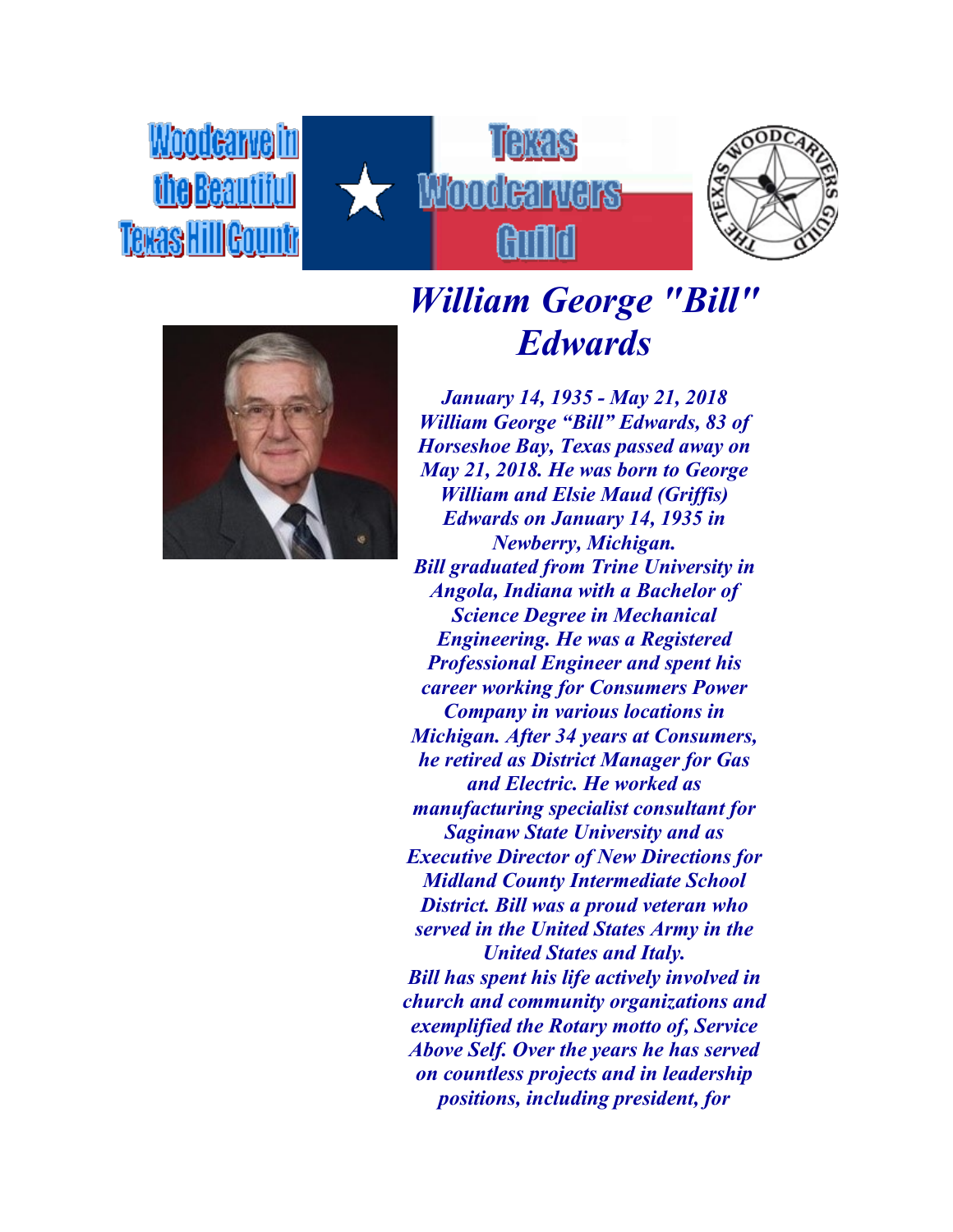*Kiwanis, Jaycees (JCI Senator), Great Lakes Indian Culture Association, and his children's Parent Teacher Organization. He was active in Boy Scouts of America for 35 years and served at the local troop level, District Commissioner, Vice President of Council, Wood Badge Director, Troop Leader Training Scoutmaster and was a Silver Beaver Recipient. His Scouting legacy lives on in his sons who are Eagle Scouts, his six grandsons who are Eagle Scouts, and his granddaughter, who is a Girl Scout Gold Award Recipient. Most recently, Bill served in Rotary International and received the Rotarian Board Member of the Year and Rotary Foundation District Service Award. He was on the Board of Directors for the Marble Falls Habitat for Humanity and was actively involved in numerous house builds, on the Board of Directors for The Church at Horseshoe Bay, on the Board of Directors for HSB Men of Faith, and a member of the HSB Woodcarvers. Bill, with his wife Edra, participated in Habitat for Humanity Jimmy Carter Projects, and they were actively involved in Volunteers in Mission and participated in missions in Russia, Bolivia, Costa Rica, Alaska, Cuba, St. Martens, St. Thomas, and at the African University in Zimbabwe. They created Hill Country Missioners and led mission work in Rio Bravo, Mexico for* 

*the past twenty years. Bill loved nature and travel, and with Edra, has traveled to all fifty states, all the Canadian provinces, and has visited close to fifty countries around the world. Bill is survived by his wife of 60 years, Edra Faye (Gandee) Edwards, of*